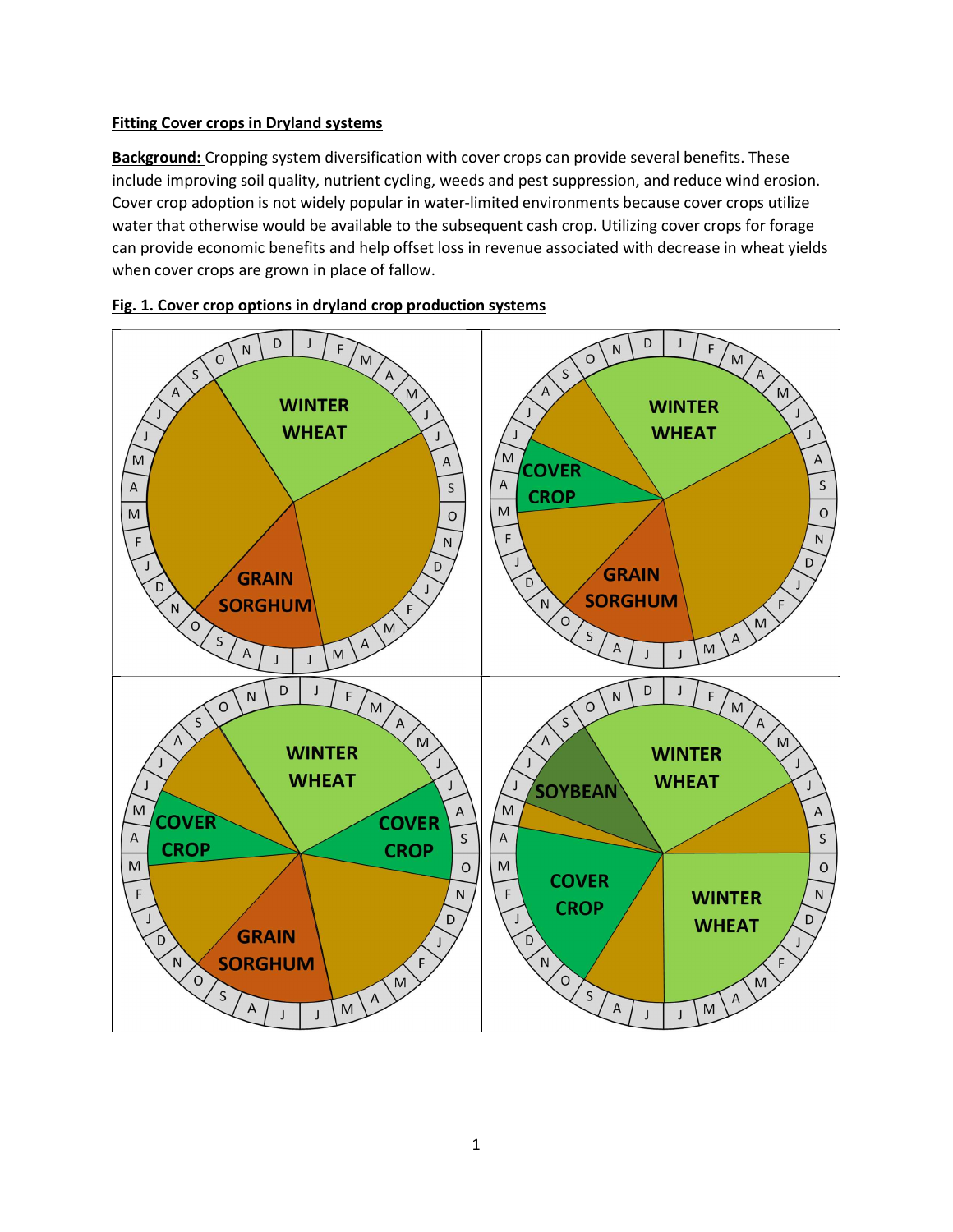

Cover crops have very good forage production potential





Figure 3. Spring planted cover crop biomass near Brownell, KS.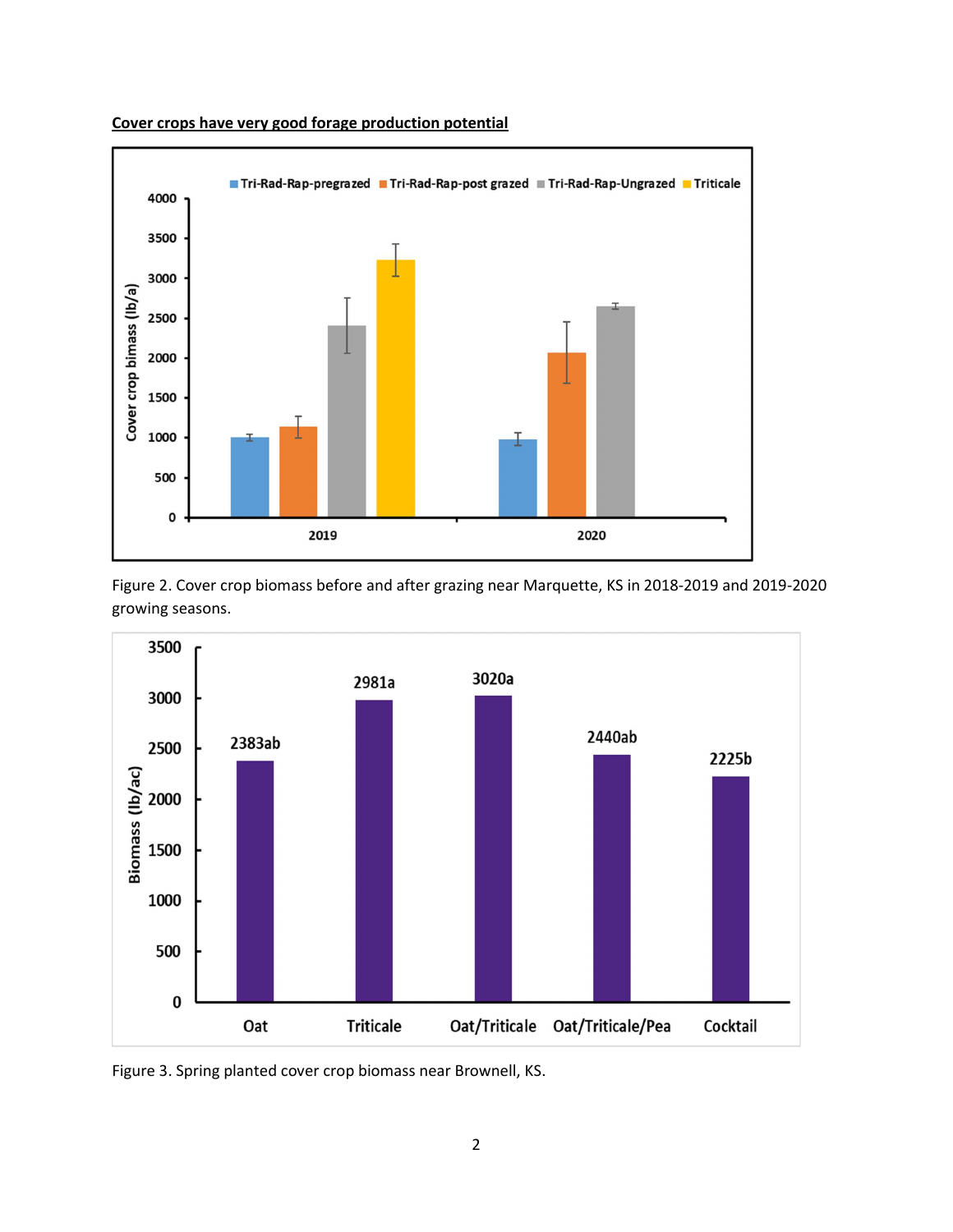

Figure 4. Soil bulk density measured after grazing of cover crops in spring 2019 near Marquette, KS.



Fig. 5. Soil bulk density measured after grazing of cover crops in spring 2020 near Marquette, KS.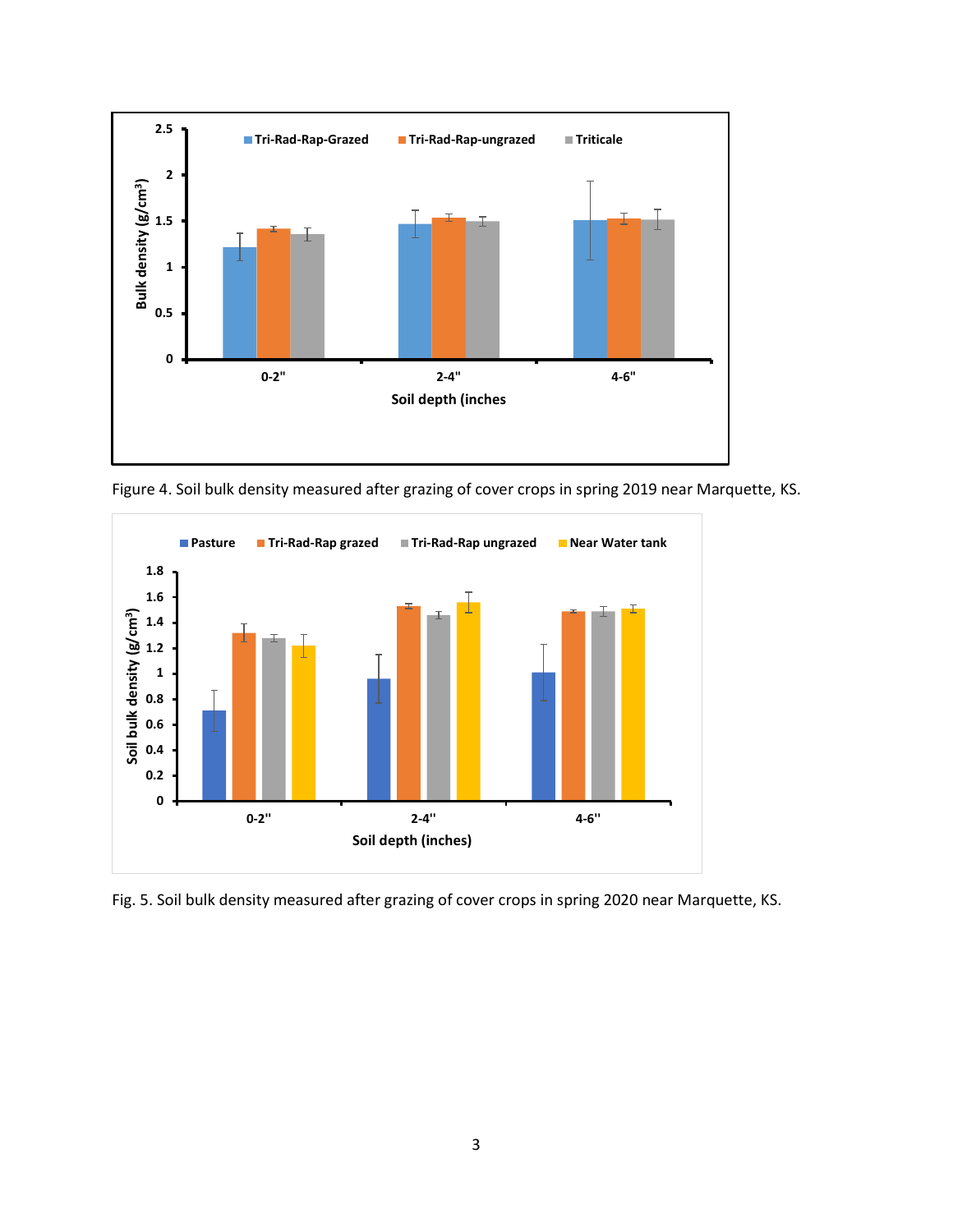

Fig. 6. Figure 4. Mean weight diameter of soil aggregates as affected by cover crop treatments in spring 2020 near Marquette, KS.



Fig.7. Mean weight diameter influenced by cover crop management in spring 2020 near Hays, KS.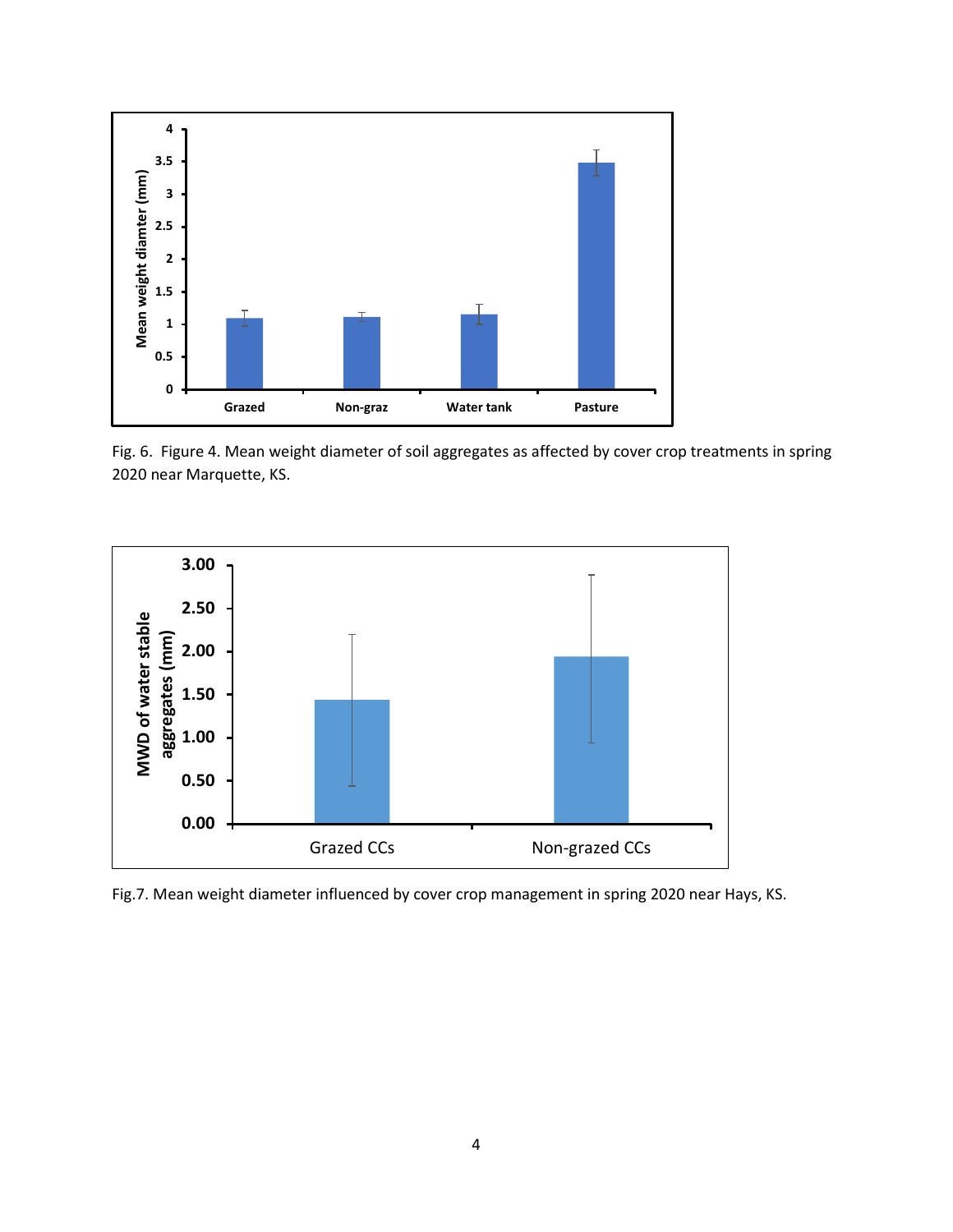

Fig. 8. Crop reside at wheat planting near Brownell, KS.



Fig. 7. Soil organic carbon content measured in 2020 after cover crops near Marquette, KS.